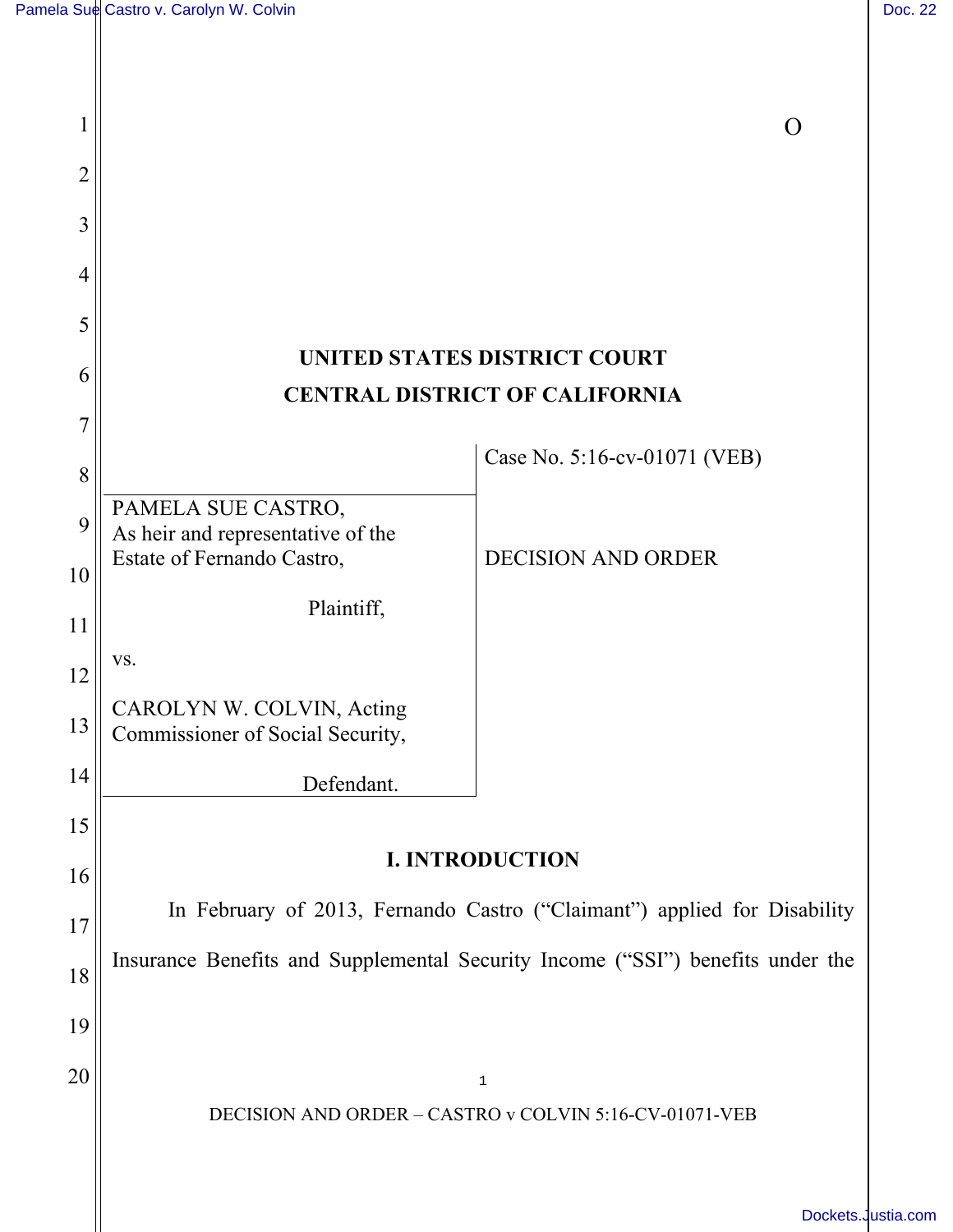4 5 6 Social Security Act. The Commissioner of Social Security denied the applications.<sup>1</sup> Claimant passed away in June of 2015 and Plaintiff was substituted as Claimant's heir and representative. Plaintiff, represented by the Law Offices of Lawrence D. Rohlfing, Brian Shapiro, Esq., of counsel, commenced this action seeking judicial review of the Commissioner's denial of benefits pursuant to 42 U.S.C. §§ 405 (g) and 1383 (c)(3).

The parties consented to the jurisdiction of a United States Magistrate Judge. (Docket No. 11, 12, 20). On November 8, 2016, this case was referred to the undersigned pursuant to General Order 05-07. (Docket No. 18).

11

10

1

2

3

7

8

9

## **II. BACKGROUND**

12 13 14 15 16 Claimant applied for benefits on February 14, 2013, alleging disability beginning January 21, 2013, due to various physical impairments. (T at 154-55, 167).<sup>2</sup> The applications were denied initially and on reconsideration. Claimant requested a hearing before an Administrative Law Judge ("ALJ"). On December 16, 2014, a hearing was held before ALJ Dante M. Alegre. (T at 34). Claimant appeared

20

17

÷

18

<sup>&</sup>lt;sup>1</sup> On January 23, 2017, Nancy Berryhill took office as Acting Social Security Commissioner. The Clerk of the Court is directed to substitute Acting Commissioner Colvin as the named defendant in this matter pursuant to Rule  $25(d)(1)$  of the Federal Rules of Civil Procedure.

<sup>19</sup> <sup>2</sup> Citations to ("T") refer to the administrative record at Docket No. 15.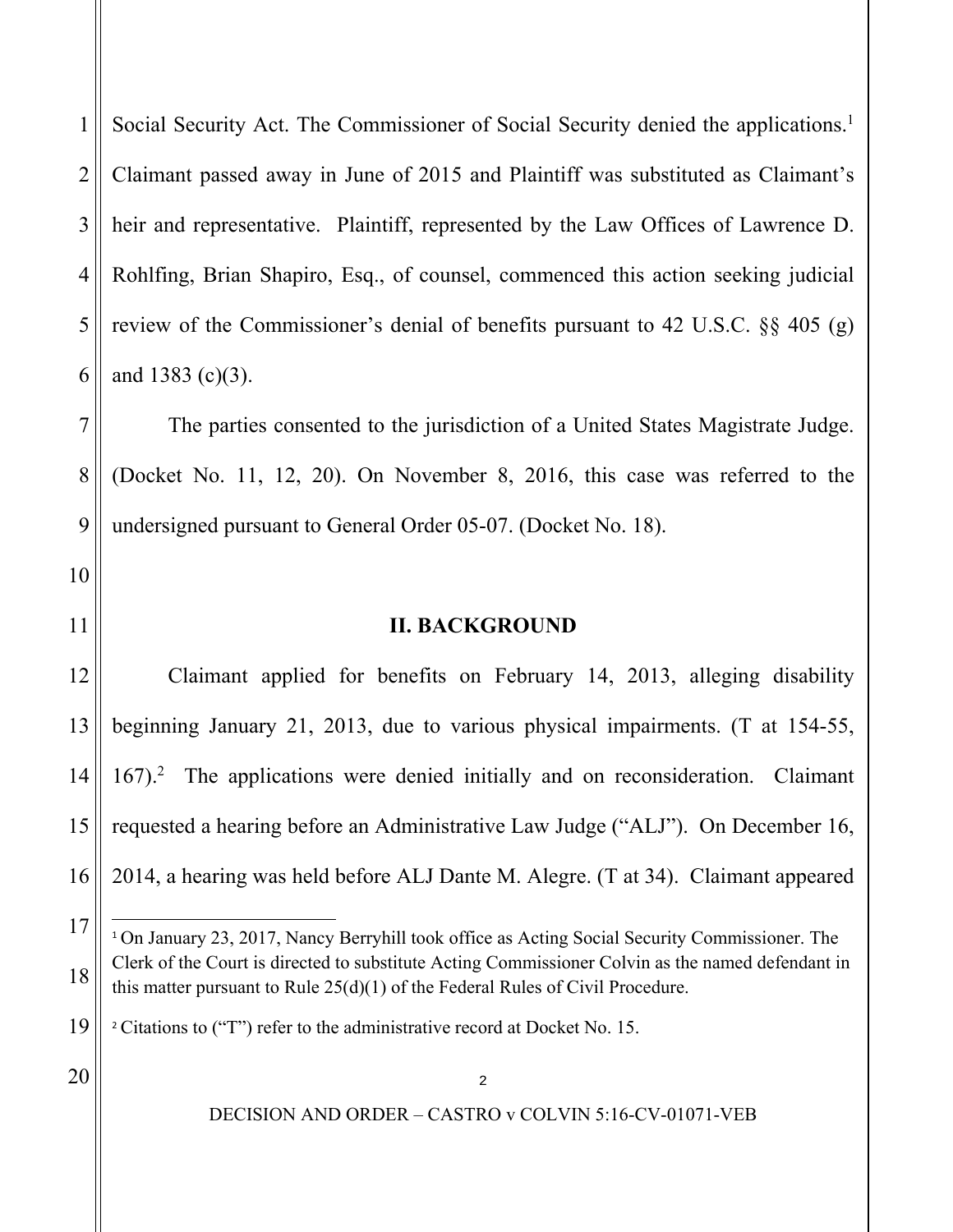1 2 with his attorney and testified. (T at 39-55). The ALJ also received testimony from David Rinehart, a vocational expert (T at 56-59).

 On April 8, 2015, the ALJ issued a written decision denying the applications for benefits. (T at 16-33). Claimant passed away on June 13, 2015. (T at 759). Plaintiff was substituted on Claimant's behalf on August 15, 2015. (T at 142). The ALJ's decision became the Commissioner's final decision on February 24, 2016, when the Appeals Council denied Plaintiff's request for review. (T at 1-7).

 On May 23, 2016, Plaintiff, acting by and through her counsel, filed this action seeking judicial review of the Commissioner's decision. (Docket No. 1). The Commissioner interposed an Answer on September 7, 2016. (Docket No. 14). The parties filed a Joint Stipulation on January 19, 2017. (Docket No. 21).

 After reviewing the pleadings, Joint Stipulation, and administrative record, this Court finds that the Commissioner's decision should be reversed and this case remanded for further proceedings.

# **III. DISCUSSION**

#### 17 **A. Sequential Evaluation Process**

The Social Security Act ("the Act") defines disability as the "inability to engage in any substantial gainful activity by reason of any medically determinable

20

3

4

5

6

7

8

9

10

11

12

13

14

15

16

18

19

DECISION AND ORDER – CASTRO v COLVIN 5:16-CV-01071-VEB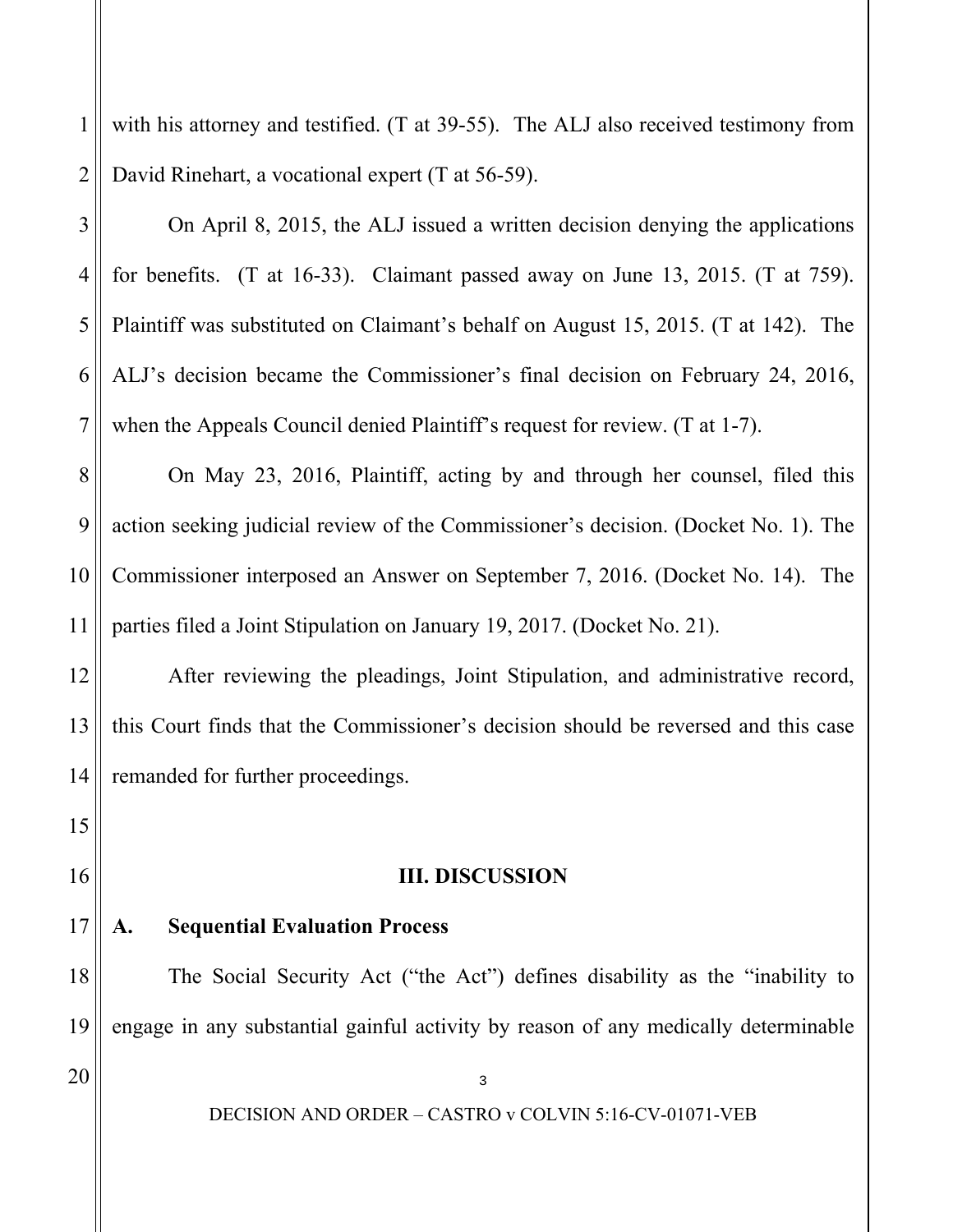1 2 3 4 5 6 7 8 9 physical or mental impairment which can be expected to result in death or which has lasted or can be expected to last for a continuous period of not less than twelve months." 42 U.S.C.  $\S$  423(d)(1)(A), 1382c(a)(3)(A). The Act also provides that a claimant shall be determined to be under a disability only if any impairments are of such severity that he or she is not only unable to do previous work but cannot, considering his or her age, education and work experiences, engage in any other substantial work which exists in the national economy. 42 U.S.C. §§ 423(d)(2)(A),  $1382c(a)(3)(B)$ . Thus, the definition of disability consists of both medical and vocational components. *Edlund v. Massanari*, 253 F.3d 1152, 1156 (9<sup>th</sup> Cir. 2001).

10 11 12 13 14 15 16 The Commissioner has established a five-step sequential evaluation process for determining whether a person is disabled. 20 C.F.R. §§ 404.1520, 416.920. Step one determines if the person is engaged in substantial gainful activities. If so, benefits are denied. 20 C.F.R. §§ 404. 1520(a)(4)(i), 416.920(a)(4)(i). If not, the decision maker proceeds to step two, which determines whether the claimant has a medically severe impairment or combination of impairments. 20 C.F.R. §§ 404.1520(a)(4)(ii), 416.920(a)(4)(ii).

17 18 19 If the claimant does not have a severe impairment or combination of impairments, the disability claim is denied. If the impairment is severe, the evaluation proceeds to the third step, which compares the claimant's impairment(s)

20

DECISION AND ORDER – CASTRO v COLVIN 5:16-CV-01071-VEB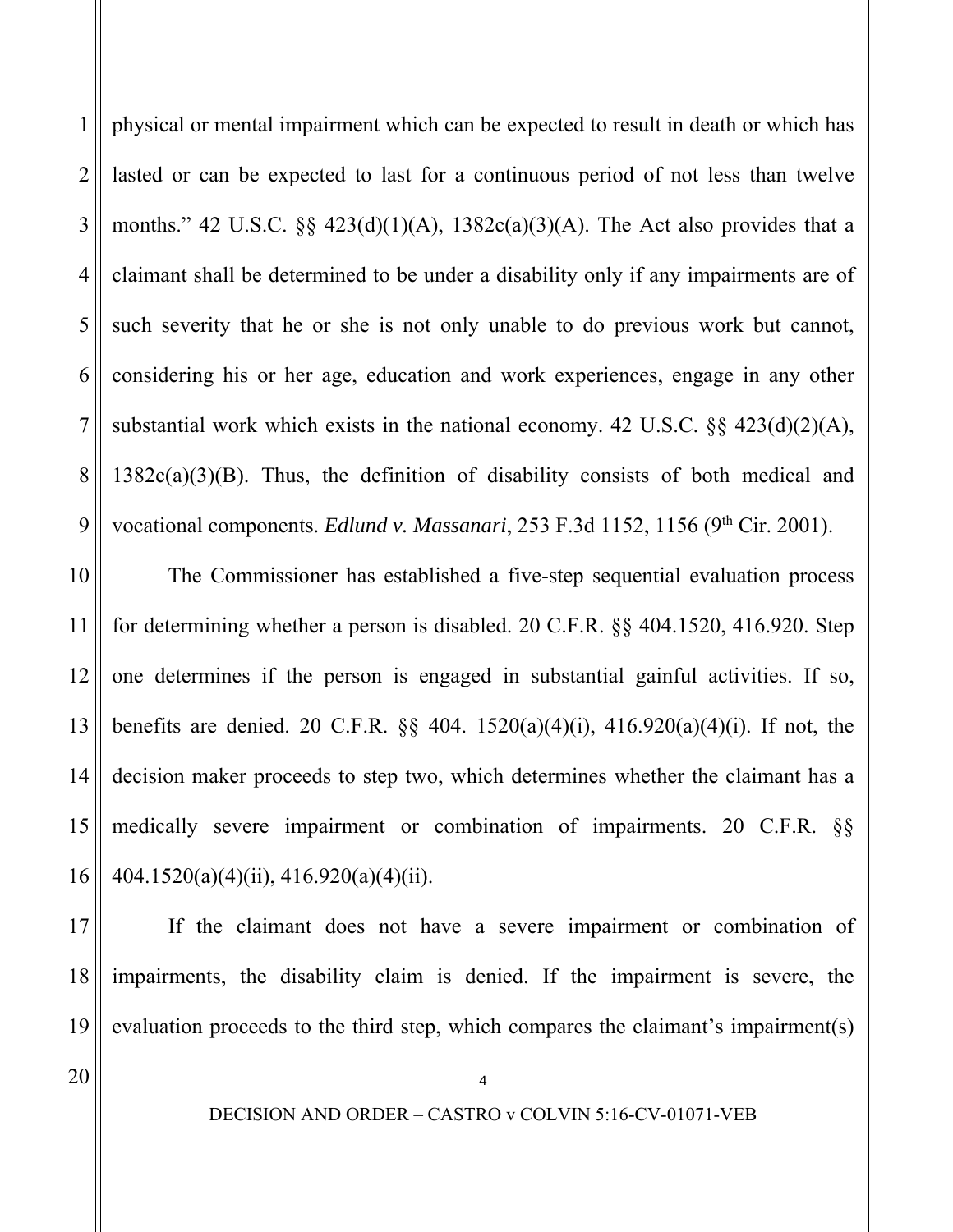1 2 3 4 5 6 7 8 9 10 11 12 13 14 with a number of listed impairments acknowledged by the Commissioner to be so severe as to preclude substantial gainful activity. 20 C.F.R. §§ 404.1520(a)(4)(iii),  $416.920(a)(4)(iii)$ ; 20 C.F.R. § 404 Subpt. P App. 1. If the impairment meets or equals one of the listed impairments, the claimant is conclusively presumed to be disabled. If the impairment is not one conclusively presumed to be disabling, the evaluation proceeds to the fourth step, which determines whether the impairment prevents the claimant from performing work which was performed in the past. If the claimant is able to perform previous work, he or she is deemed not disabled. 20 C.F.R.  $\S$ § 404.1520(a)(4)(iv), 416.920(a)(4)(iv). At this step, the claimant's residual functional capacity (RFC) is considered. If the claimant cannot perform past relevant work, the fifth and final step in the process determines whether he or she is able to perform other work in the national economy in view of his or her residual functional capacity, age, education, and past work experience. 20 C.F.R.  $\S$ § 404.1520(a)(4)(v), 416.920(a)(4)(v); *Bowen v*. *Yuckert*, 482 U.S. 137 (1987).

15 16 17 18 19 The initial burden of proof rests upon the claimant to establish a *prima facie* case of entitlement to disability benefits. *Rhinehart v. Finch*, 438 F.2d 920, 921 (9th Cir. 1971); *Meanel v. Apfel*, 172 F.3d 1111, 1113 (9th Cir. 1999). The initial burden is met once the claimant establishes that a mental or physical impairment prevents the performance of previous work. The burden then shifts, at step five, to the

20

DECISION AND ORDER – CASTRO v COLVIN 5:16-CV-01071-VEB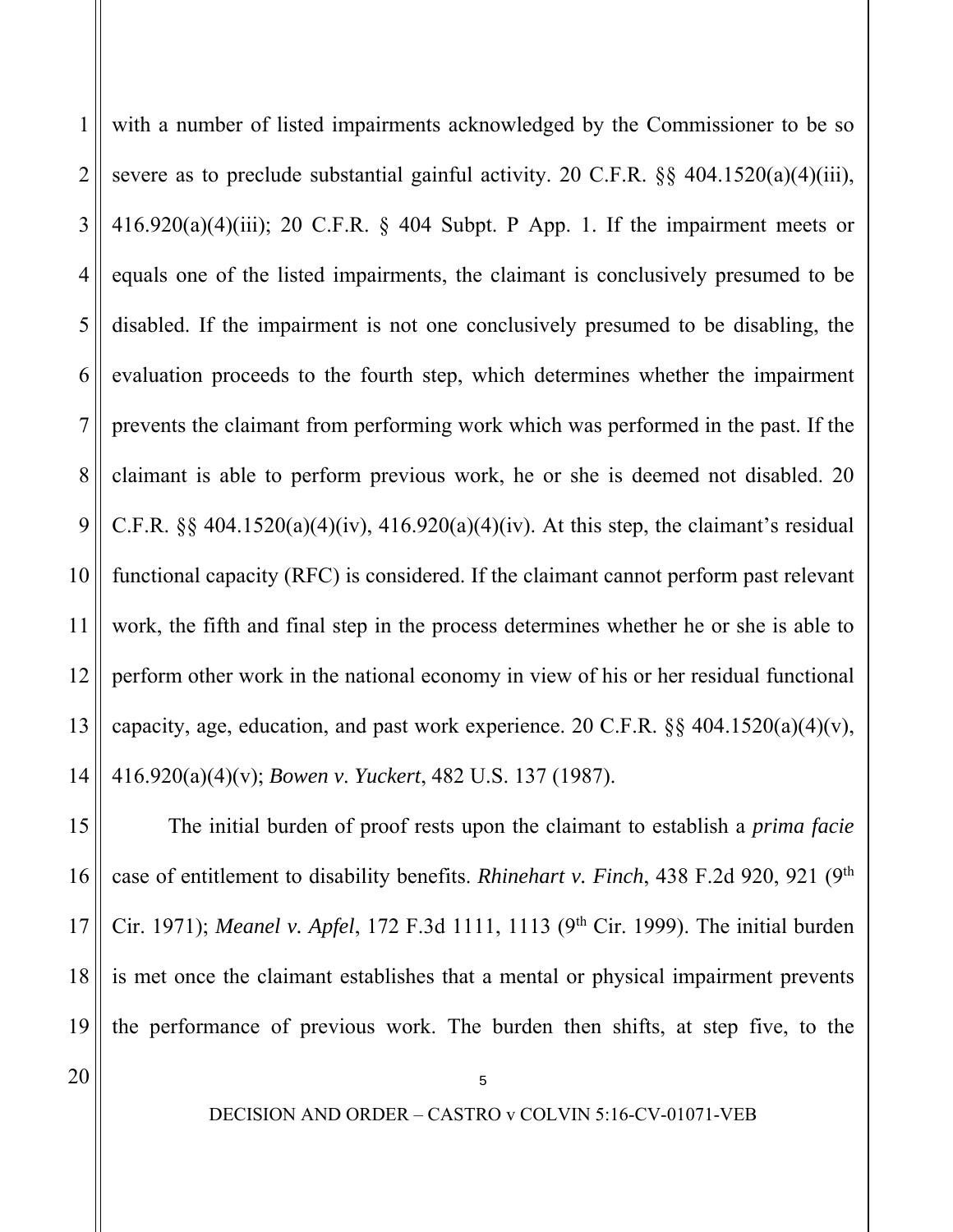1 2 3 Commissioner to show that (1) plaintiff can perform other substantial gainful activity and (2) a "significant number of jobs exist in the national economy" that the claimant can perform. *Kail v. Heckler*, 722 F.2d 1496, 1498 (9<sup>th</sup> Cir. 1984).

4

5

6

7

8

9

# **B. Standard of Review**

Congress has provided a limited scope of judicial review of a Commissioner's decision. 42 U.S.C. § 405(g). A Court must uphold a Commissioner's decision, made through an ALJ, when the determination is not based on legal error and is supported by substantial evidence. *See Jones v. Heckler*, 760 F.2d 993, 995 (9<sup>th</sup> Cir. 1985); *Tackett v. Apfel*, 180 F.3d 1094, 1097 (9<sup>th</sup> Cir. 1999).

10 11 12 13 14 15 16 17 18 19 "The [Commissioner's] determination that a plaintiff is not disabled will be upheld if the findings of fact are supported by substantial evidence." *Delgado v. Heckler*, 722 F.2d 570, 572 (9<sup>th</sup> Cir. 1983)(citing 42 U.S.C. § 405(g)). Substantial evidence is more than a mere scintilla, *Sorenson v. Weinberger*, 514 F.2d 1112, 1119 n 10 (9th Cir. 1975), but less than a preponderance. *McAllister v. Sullivan*, 888 F.2d 599, 601-02 (9<sup>th</sup> Cir. 1989). Substantial evidence "means such evidence as a reasonable mind might accept as adequate to support a conclusion." *Richardson v. Perales*, 402 U.S. 389, 401 (1971)(citations omitted). "[S]uch inferences and conclusions as the [Commissioner] may reasonably draw from the evidence" will also be upheld. *Mark v. Celebreeze*, 348 F.2d 289, 293 (9<sup>th</sup> Cir. 1965). On review,

20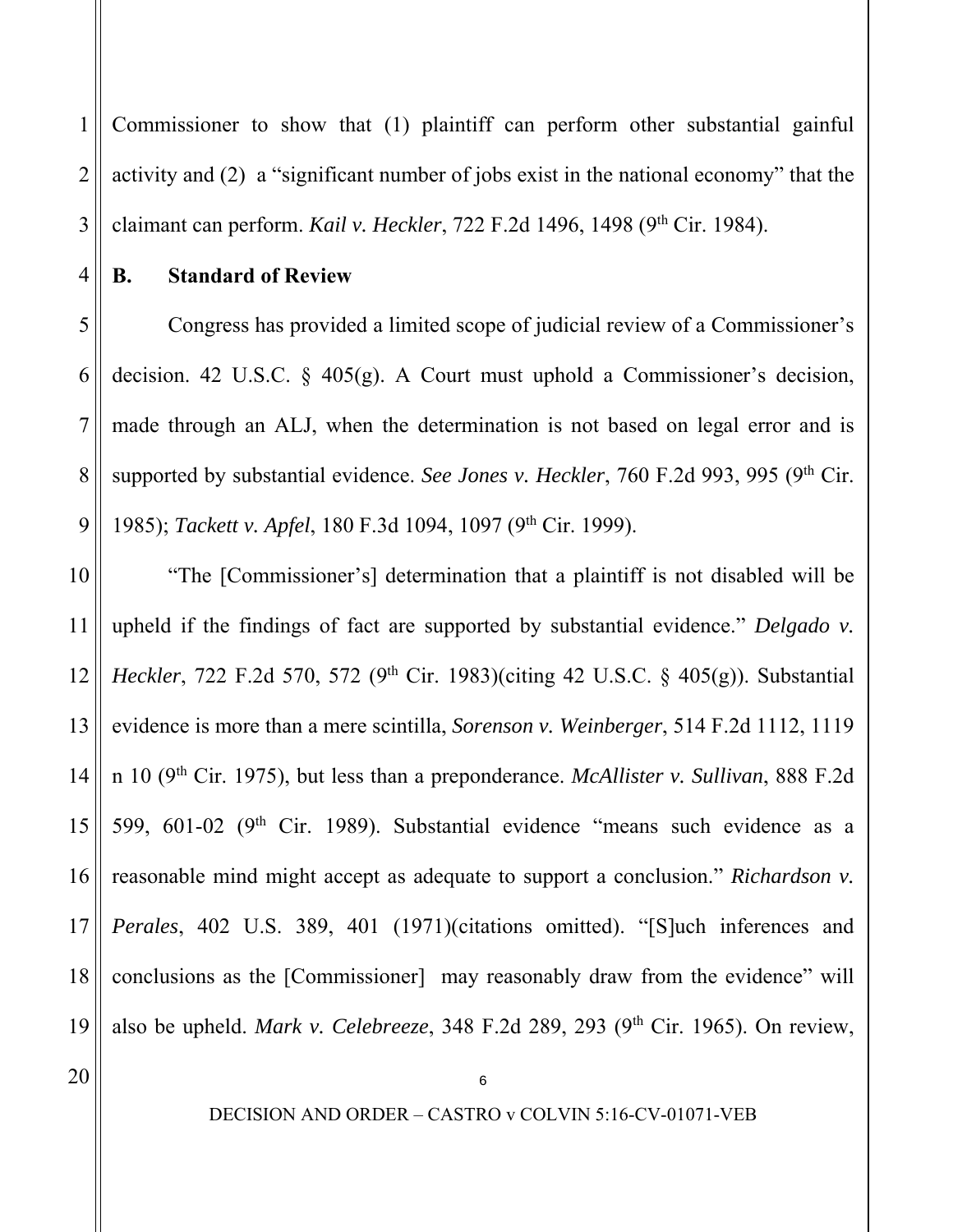2 3 the Court considers the record as a whole, not just the evidence supporting the decision of the Commissioner. *Weetman v. Sullivan*, 877 F.2d 20, 22 (9<sup>th</sup> Cir. 1989)(quoting *Kornock v. Harris*, 648 F.2d 525, 526 (9th Cir. 1980)).

4 5 6 7 8 9 10 11 12 13 14 It is the role of the Commissioner, not this Court, to resolve conflicts in evidence. *Richardson*, 402 U.S. at 400. If evidence supports more than one rational interpretation, the Court may not substitute its judgment for that of the Commissioner. *Tackett*, 180 F.3d at 1097; *Allen v. Heckler*, 749 F.2d 577, 579 (9th Cir. 1984). Nevertheless, a decision supported by substantial evidence will still be set aside if the proper legal standards were not applied in weighing the evidence and making the decision. *Brawner v. Secretary of Health and Human Services*, 839 F.2d 432, 433 ( $9<sup>th</sup>$  Cir. 1987). Thus, if there is substantial evidence to support the administrative findings, or if there is conflicting evidence that will support a finding of either disability or non-disability, the finding of the Commissioner is conclusive. *Sprague v. Bowen*, 812 F.2d 1226, 1229-30 (9<sup>th</sup> Cir. 1987).

15 **C. Commissioner's Decision** 

16 17 18 The ALJ determined that Claimant had not engaged in substantial gainful activity since January 21, 2013 (the alleged onset date) and met the insured status requirements of the Social Security Act through December 31, 2017. (T at 21). The

20

19

1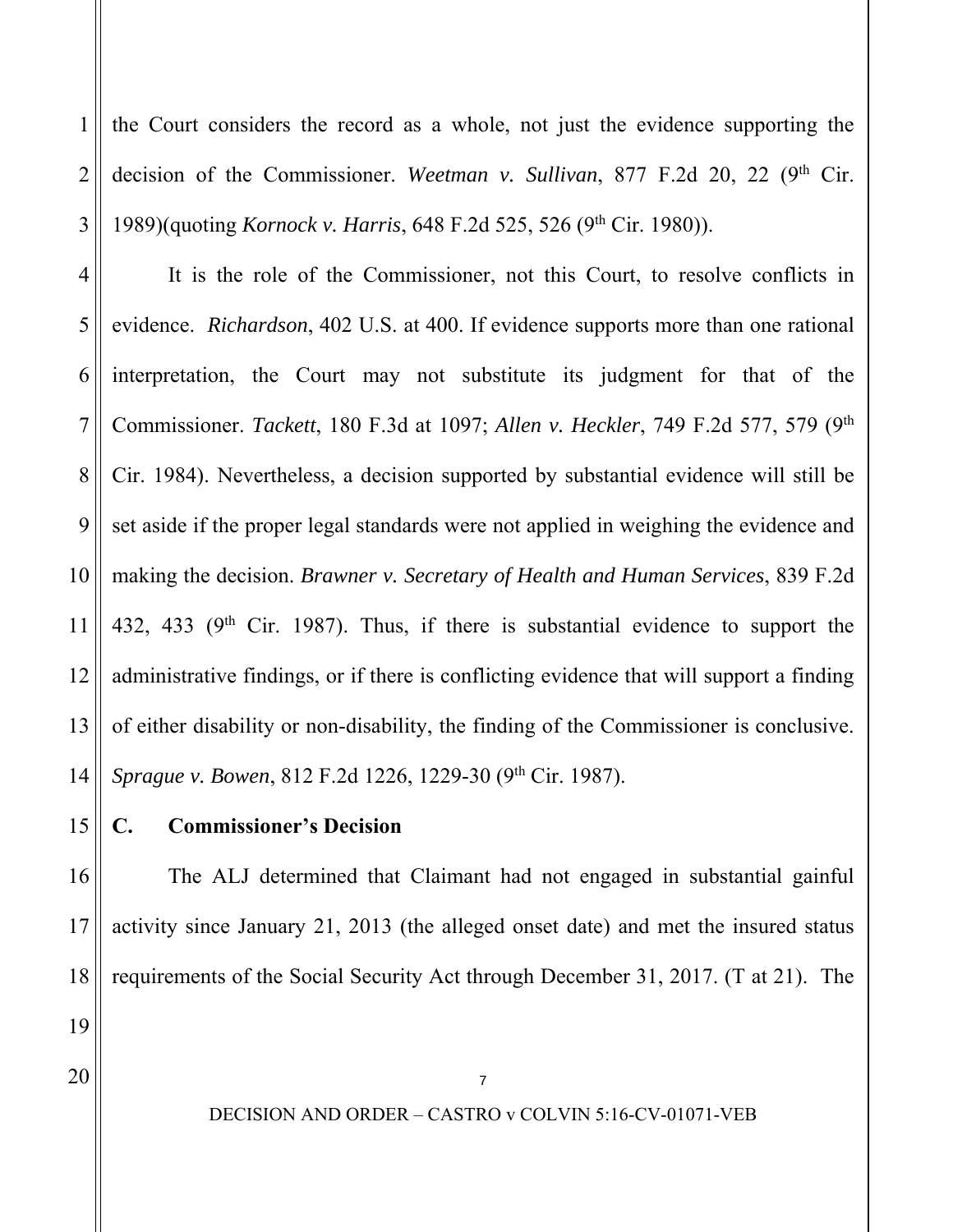2 ALJ found that Claimant's obesity and alcoholic cirrhosis of the liver were "severe" impairments under the Act. (Tr. 21).

 However, the ALJ concluded that Claimant did not have an impairment or combination of impairments that met or medically equaled one of the impairments set forth in the Listings. (T at 22).

 The ALJ determined that Claimant retained the residual functional capacity ("RFC") to perform less than the full range of light work as defined in 20 CFR § 416.967 (b), as follows: he could lift/carry 20 pounds occasionally and 10 pounds frequently; he could sit/stand/walk for 6 hours in an 8-hour workday; he could occasionally climb; frequently balance, stoop, kneel, crouch, and crawl; and should avoid extreme heat and hazards. (T at 22).

12 13 14 15 16 17 The ALJ found that Claimant could perform his past relevant work as a fast food cashier and convenience store clerk. (T at 27). As such, the ALJ found that Claimant was not entitled to benefits under the Social Security Act from January 21, 2013 (the alleged onset date) through April 8, 2015 (the date of the ALJ's decision). (T at 28-29). As noted above, the ALJ's decision became the Commissioner's final decision when the Appeals Council denied Plaintiff's request for review. (T at 1-7).

18 **D. Disputed Issue** 

19 20

1

3

4

5

6

7

8

9

10

11

DECISION AND ORDER – CASTRO v COLVIN 5:16-CV-01071-VEB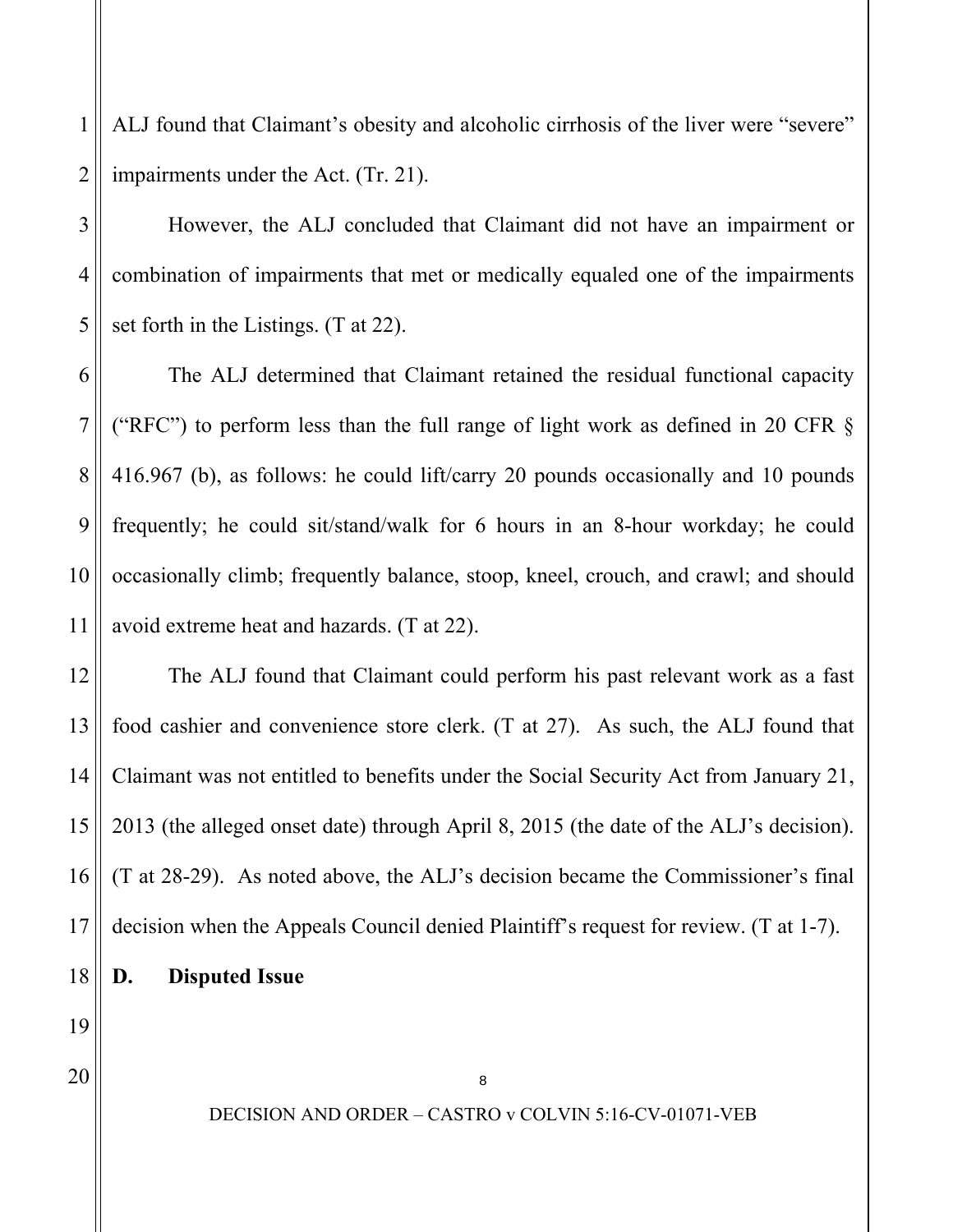As set forth in the parties' Joint Stipulation (Docket No. 21), Plaintiff offers a single argument in support of her claim that the Commissioner's decision should be reversed. Plaintiff challenges the ALJ's credibility determination.

## **IV. ANALYSIS**

 A claimant's subjective complaints concerning his or her limitations are an important part of a disability claim. *Batson v. Comm'r of Soc. Sec. Admin*., 359 F.3d 1190, 1195 ( $9<sup>th</sup>$  Cir. 2004)(citation omitted). The ALJ's findings with regard to the claimant's credibility must be supported by specific cogent reasons. *Rashad v.*  Sullivan, 903 F.2d 1229, 1231 (9<sup>th</sup> Cir. 1990). Absent affirmative evidence of malingering, the ALJ's reasons for rejecting the claimant's testimony must be "clear and convincing." *Lester v. Chater*, 81 F.3d 821, 834 (9<sup>th</sup> Cir. 1995). "General findings are insufficient: rather the ALJ must identify what testimony is not credible and what evidence undermines the claimant's complaints." *Leste*r, 81 F.3d at 834; *Dodrill v. Shalala*, 12 F.3d 915, 918 (9<sup>th</sup> Cir. 1993).

19 However, subjective symptomatology by itself cannot be the basis for a finding of disability. A claimant must present medical evidence or findings that the existence of an underlying condition could reasonably be expected to produce the symptomatology alleged. See 42 U.S.C. §§423(d)(5)(A), 1382c (a)(3)(A); 20 C.F.R. § 404.1529(b), 416.929; SSR 96-7p.

20

DECISION AND ORDER – CASTRO v COLVIN 5:16-CV-01071-VEB

 $\overline{Q}$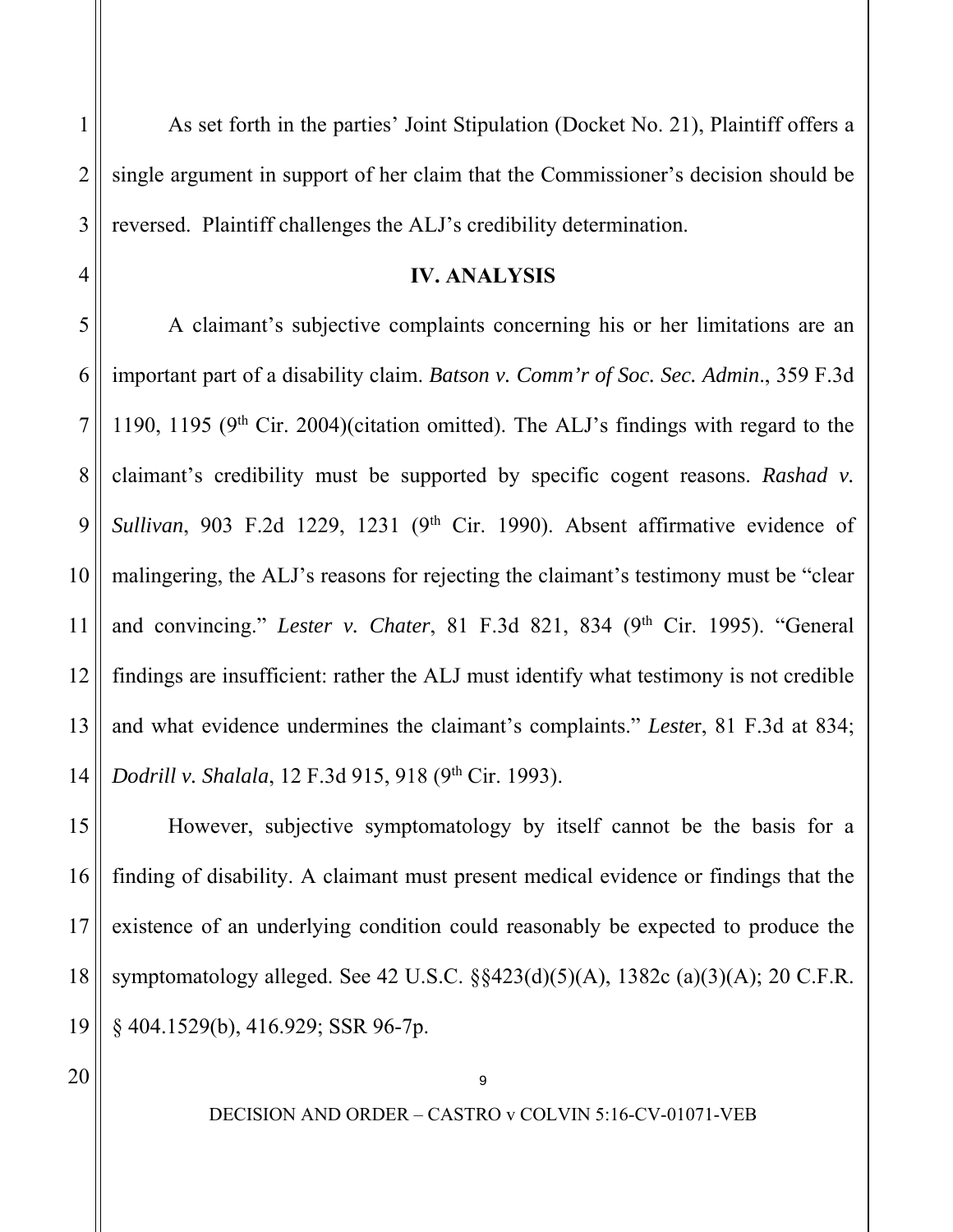1 2 3 4 5 6 7 8 9 10 11 In this case, Claimant testified as follows: He had difficulty eating and keeping food down, and suffered from nausea, difficulty breathing, pain in his back, neck, and stomach, sleeping problems and swelling of his legs. (T at 40, 41, 43-45, 47). His liver condition caused pain two to three times per day, lasting 30 minutes at a time. (T at 44-45). He was prescribed a cane due to leg swelling. (T at 47). Prolonged sitting and standing were difficult and he made frequent trips to the restroom. (T at 48-49, 52-53). He could lift 10 pounds. (T at 52). He spent most days lying in bed. (T at 53-54). Fatigue was an 8 on a scale of 1 to 10. (T at 54). He needed help with personal care, including dressing. (T at 49). He did not go grocery shopping, did not travel, and did not attend church. (T at 50). His wife helped him remember medication and took him to medical appointments. (T at 54-55).

 The ALJ concluded that Claimant's medically determinable impairments could reasonably be expected to cause the alleged symptoms, but that his statements concerning the intensity, persistence, and limiting effects of the symptoms were not fully credible. (T at 24).

16 17 18 19 For the reasons that follow, this Court finds the ALJ's credibility determination must be reconsidered on remand. The ALJ found Claimant's complaints not fully supported by the objective medical record. (T at 24-26). There is some support for this aspect of the ALJ's assessment. Although Claimant was

20

12

13

14

15

DECISION AND ORDER – CASTRO v COLVIN 5:16-CV-01071-VEB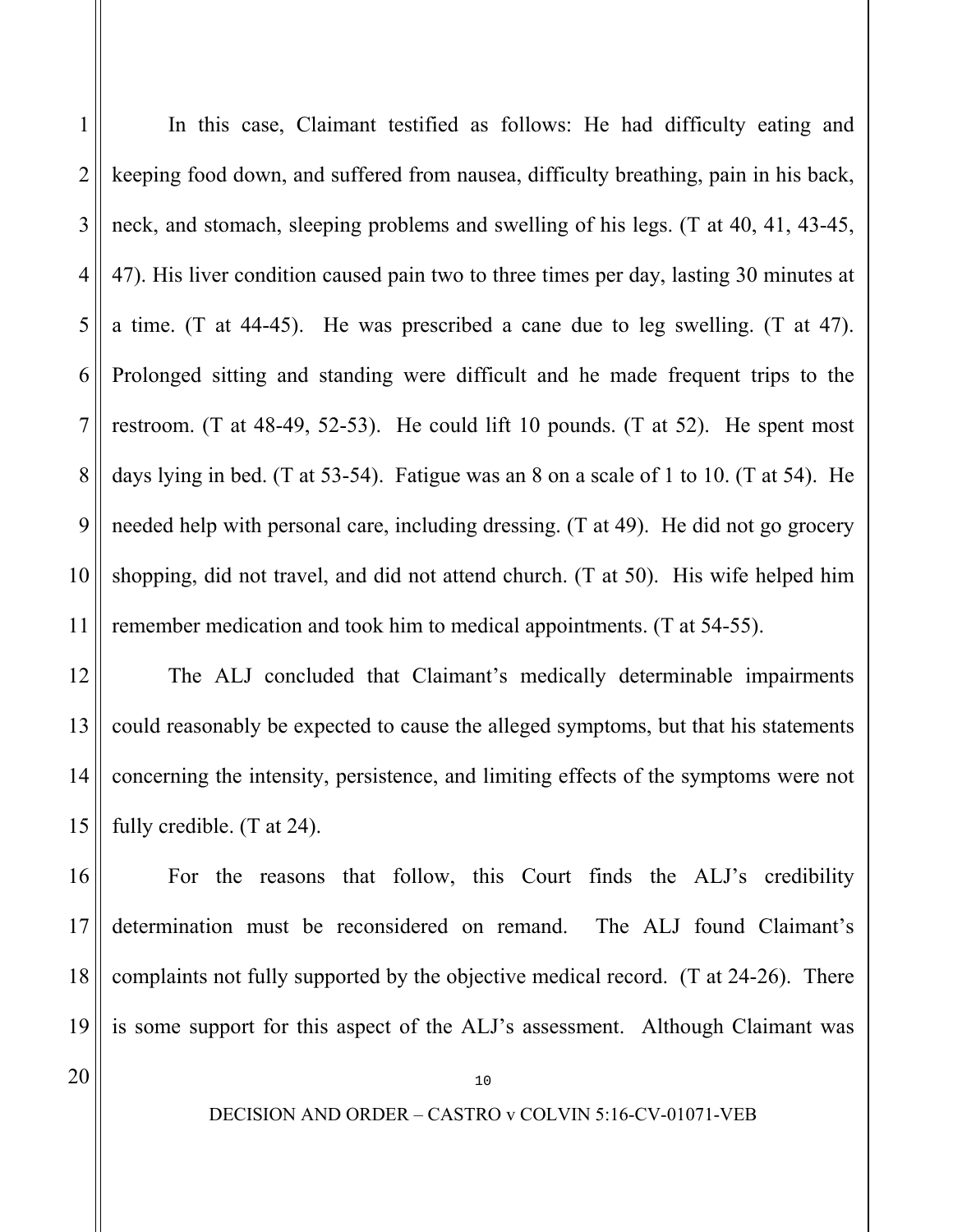1 2 3 4 5 hospitalized on more than one occasion with severe symptoms (abdominal pain, nausea, vomiting), he seemed to respond to treatment and the symptoms appeared to have abated somewhat. (T at 25, 487-557, 644-749). Two non-examining State Agency review physicians concluded that Claimant could perform light work. (T at 63-66, 78).

6 7 8 9 10 11 12 13 14 However, "[t]he fact that a claimant's testimony is not fully corroborated by the objective medical findings, in and of itself, is not a clear and convincing reason for rejecting it." *Vertigan v. Halter*, 260 F.3d 1044, 1049 (9th Cir. 2001); *see also Robbins v. Soc. Sec. Admin*., 466 F.3d 880, 883 (9th Cir. 2006) ("While an ALJ may find testimony not credible in part or in whole, he or she may not disregard it solely because it is not substantiated affirmatively by objective medical evidence."); *Cotton v. Bowen*, 799 F.2d 1403, 1407 (9th Cir. 1986) ("It is improper as a matter of law to discredit excess pain testimony solely on the ground that it is not fully corroborated by objective medical findings.").

 Here, the other reasons cited by the ALJ for discounting Claimant's credibility were inadequate.

17 18 19 The ALJ cited Claimant's testimony regarding body aches and pain, but found it inconsistent with the record, which was "consistently negative for musculoskeletal problems." (T at 23). However, it appears the ALJ did not consider the fact that

20

15

16

DECISION AND ORDER – CASTRO v COLVIN 5:16-CV-01071-VEB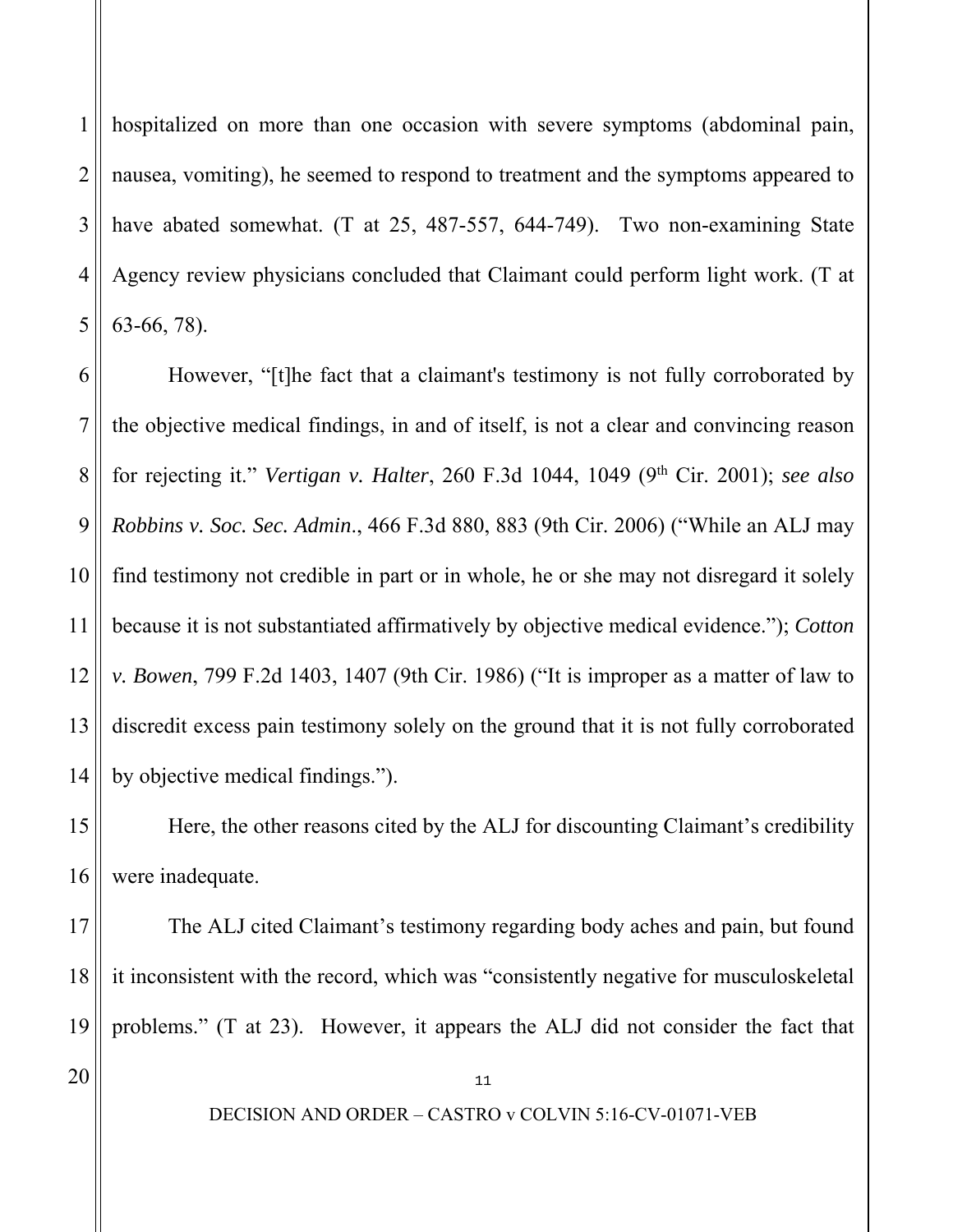1 2 3 4 5 Claimant's aches and pains were caused by his liver condition and swelling related to that condition, as opposed to musculoskeletal problems. Claimant's liver problems and lower body swelling are well-documented in the record. (T at 258, 260, 296, 462, 482). The ALJ does not appear to have considered this alternative explanation for Claimant's complaints of excess pain.

6 7 8 9 10 11 12 The ALJ referenced Claimant's testimony regarding frequent restroom use, noting that there "was no indication of [Claimant] constantly using the restroom in the evidence of record." (T at 24). However, Claimant was hospitalized in March of 2014 with, *inter alia*, vomiting. (T at 382). A June 2014 treatment note reports that Claimant had been feeling nauseated for a month. (T at 463). Claimant was placed on diuretic therapy in March of 2014 and a treatment note indicates that he reported "significant dieresis" (increased or excessive production of urine) (T at 450).

13 14 15 16 17 18 19 The ALJ also found that Claimant had made "inconsistent statements regarding matters relevant to the issue of disability." (T at 24). In particular, the ALJ noted that Claimant said he lost weight because of appetite issues brought on by feelings of constant nausea, even though (according to the ALJ) the record indicated that Claimant lost weight after he began abstaining from alcohol. (T at 24). The ALJ found that this "discrepancy diminishe[d] the persuasiveness of the claimant's subjective complaints and alleged functional limitations." (T at 24). However, the

20

DECISION AND ORDER – CASTRO v COLVIN 5:16-CV-01071-VEB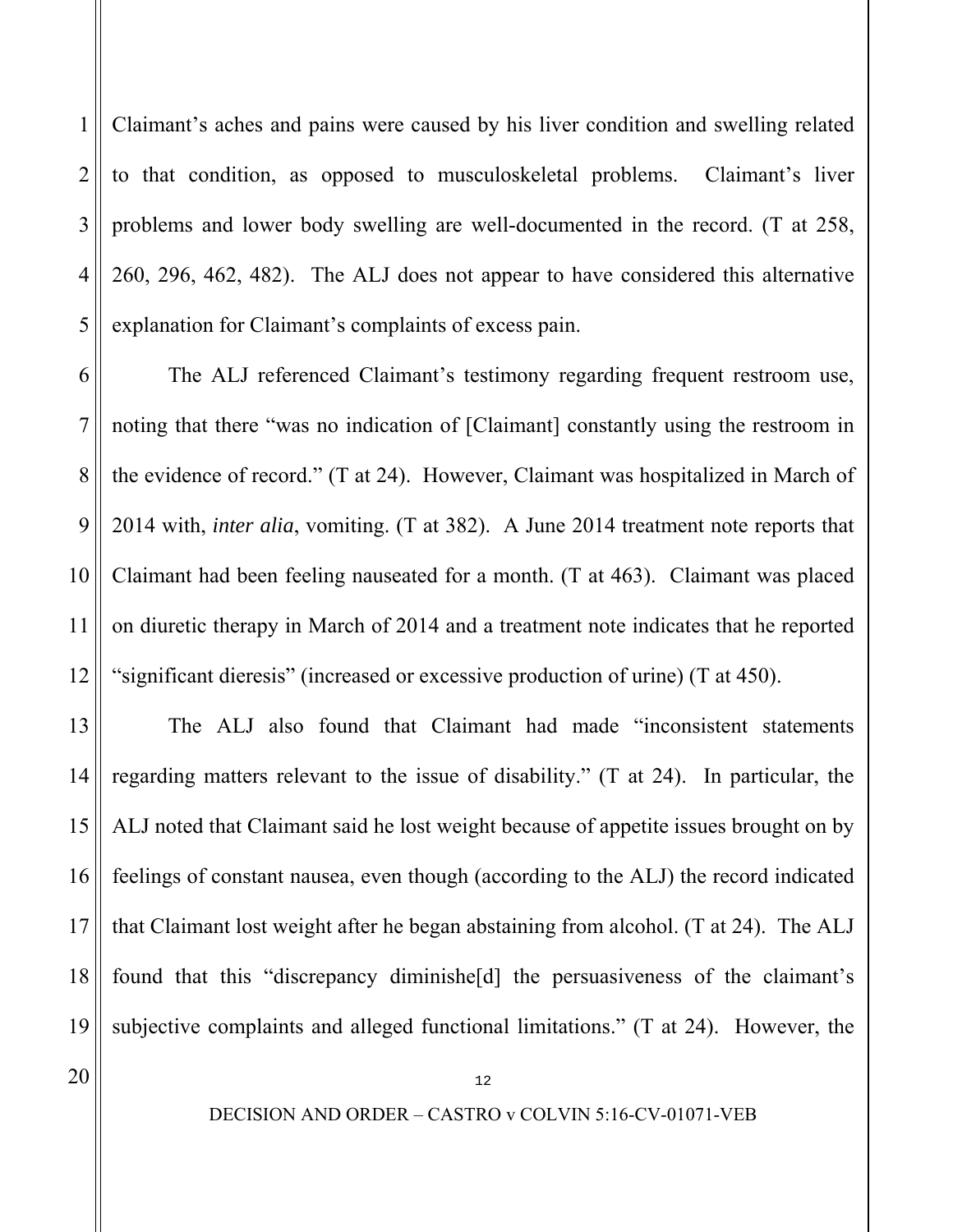1 2 3 4 5 6 7 8 9 10 11 12 13 14 15 treatment note cited by the ALJ simply indicates that Claimant lost more than fifty (50) pounds "since quitting alcohol . . . ." (T at 470). The note does not express an opinion that Claimant lost that much weight solely because of his decision to stop drinking. Indeed, while it is fair to assume that some of the weight loss can be attributed to Claimant's abstinence, there is strong evidence, not adequately addressed by the ALJ, that Claimant suffered from serious problems with his appetite. In January of 2014, Claimant weighed 298 pounds. (T at 478). He was hospitalized in March of that year with nausea, abdominal distention, and decreased appetite. (T at 450). In April of 2014, he weighed 276 pounds and complained of a lack of appetite. (T at 450). Two months later, his weight had dropped to 260 pounds and Claimant reported constant nausea and poor appetite. (T at 457, 463). In December of 2014, Claimant weight 206 pounds, more than 92 pounds less than he did in January of that year. (T at 508). The ALJ concluded that Claimant likely was "trying to lose weight" and was thus being misleading when he cited his weight loss as evidence of the severity of his symptoms. (T at 24). This conclusion is simply not supported by any reasonable reading of the record.

 This Court acknowledges that it is fundamentally the ALJ's role to resolve conflicts in the evidence and to interpret ambiguities in the record. However, the ALJ's credibility assessment is flawed for the reasons outlined above.

20

DECISION AND ORDER – CASTRO v COLVIN 5:16-CV-01071-VEB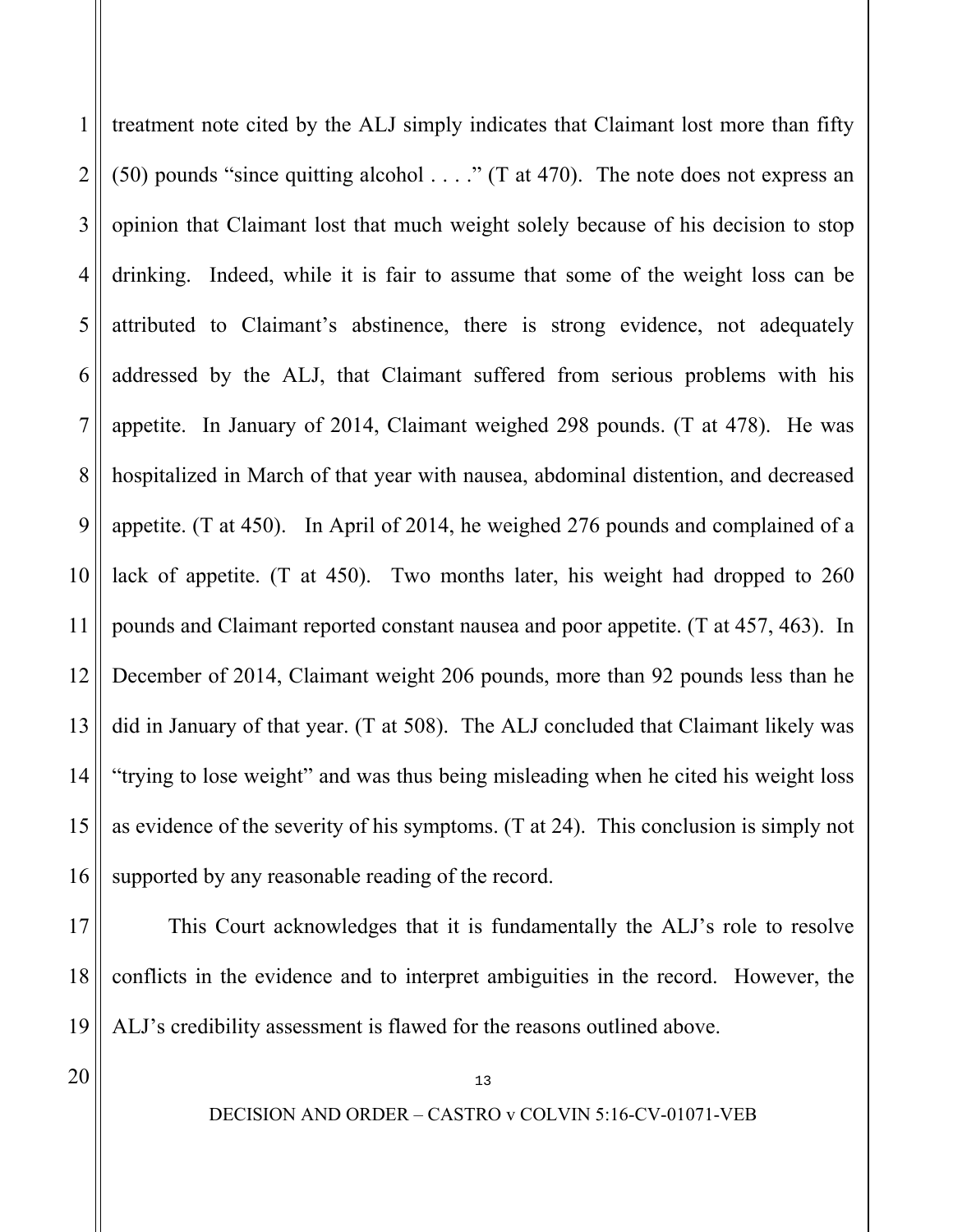## **B. Remand**

1

8

9

10

11

12

2 3 4 5 6 7 In a case where the ALJ's determination is not supported by substantial evidence or is tainted by legal error, the court may remand the matter for additional proceedings or an immediate award of benefits. Remand for additional proceedings is proper where (1) outstanding issues must be resolved, and (2) it is not clear from the record before the court that a claimant is disabled. *See Benecke v. Barnhart*, 379 F.3d 587, 593 (9th Cir. 2004).

 Here, this Court finds that remand for further proceedings is warranted. There are outstanding issues that should be resolved. The ALJ needs to revisit the question of Claimant's credibility and consider whether, in fact, there are clear and convincing reasons for discounting his subjective complaints apart from the fact that they are not fully corroborated by the objective medical evidence.

13 14 15 16 17 18 19 However, it is not entirely clear from the record that Claimant was disabled. The objective medical evidence does tend to support the ALJ's overall decision. No treating or examining physician endorsed the extent of Claimant's alleged limitations for a period of 12 months and two State Agency review physicians assessed limitations consistent with the ALJ's RFC determination. Nevertheless, based on the nature and source of Claimant's pain, it seems probable that Claimant was disabled. Because it is unclear whether Claimant was disabled, a remand for

20